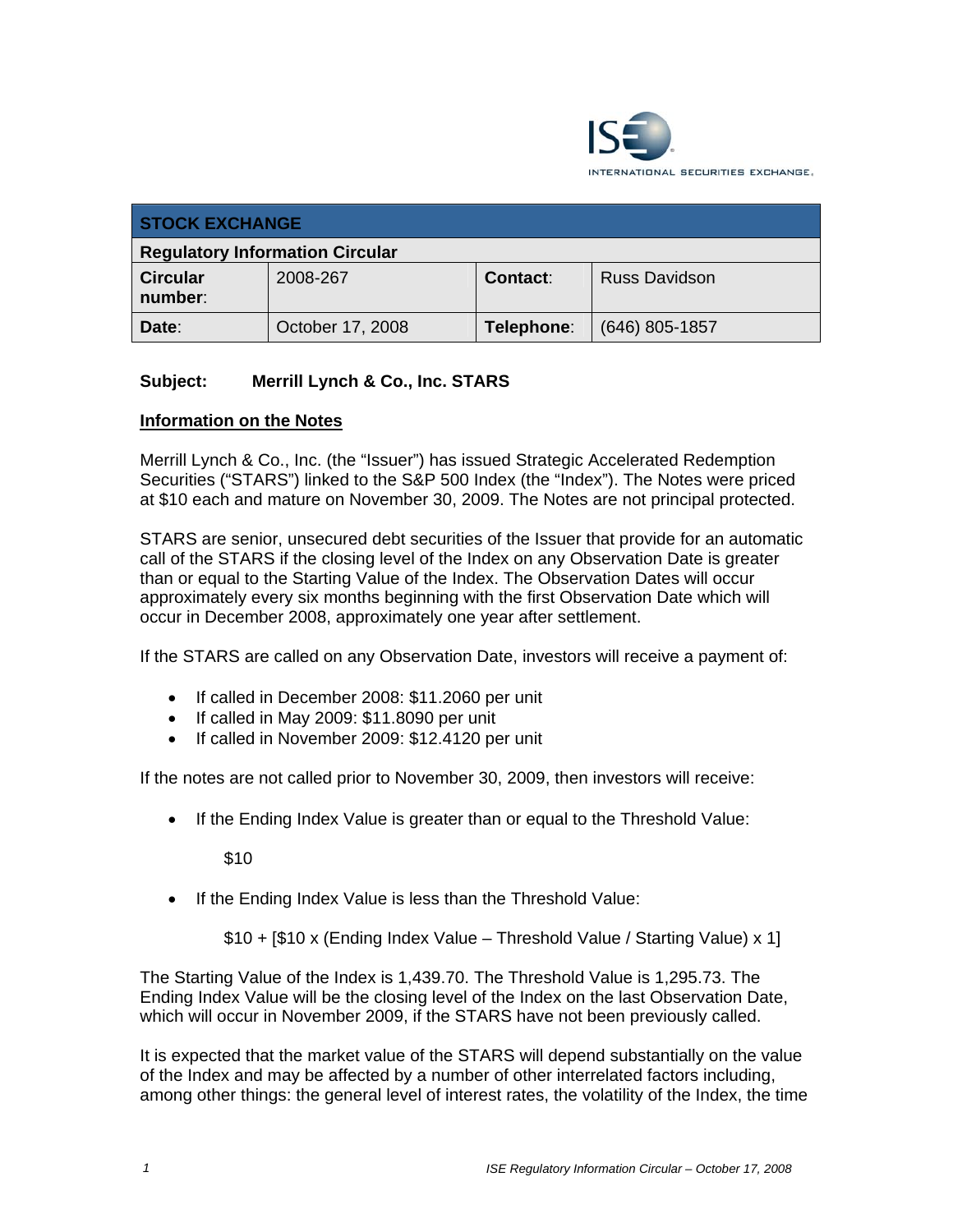remaining to maturity, the dividend yield of the stocks comprising the Index, and the credit ratings of the Issuer.

The Trustee for the securities is The Bank of New York.

Several factors, many of which are beyond the Issuer's control, will influence the value of the notes in the secondary market and the price at which the Issuer may be willing to purchase or sell the notes in the secondary market, including: the value of each of the basket indices at any time and, in particular, on the determination date, the volatility of the basket indices, interest and yield rates in the market, geopolitical conditions and economic, financial, political and regulatory or judicial events, the time remaining to the maturity of the notes, the dividend rate on the stocks underlying the basket indices and the Issuer's creditworthiness.

Trading in the shares on ISE is on a UTP basis and is subject to ISE equity trading rules. The shares will trade from 9:00 a.m. until 4:00 p.m. Eastern Time. Equity Electronic Access Members ("Equity EAMs") trading the shares during the Pre-Market Session are exposed to the risk of the lack of the calculation or dissemination of underlying index value or intraday indicative value ("IIV"). For certain derivative securities products, an updated underlying index value or IIV may not be calculated or publicly disseminated in the Pre-Market hours. Since the underlying index value and IIV are not calculated or widely disseminated during Pre-Market hours, an investor who is unable to calculate implied values for certain derivative securities products during Pre-Market hours may be at a disadvantage to market professionals.

Equity EAMs also should review NASD Notice to Members 03-71 for guidance on trading these products. The Notice reminds members of their obligations to: (1) conduct adequate due diligence to understand the features of the product; (2) perform a reasonable-basis suitability analysis; (3) perform customer-specific suitability analysis in connection with any recommended transactions; (4) provide a balanced disclosure of both the risks and rewards associated with the particular product, especially when selling to retail investors; (5) implement appropriate internal controls; and (6) train registered persons regarding the features, risk and suitability of these products.

**This Regulatory Information Circular is not a statutory Prospectus. Equity EAMs should consult the Trust's Registration Statement, SAI, Prospectus and the Fund's website for relevant information.**